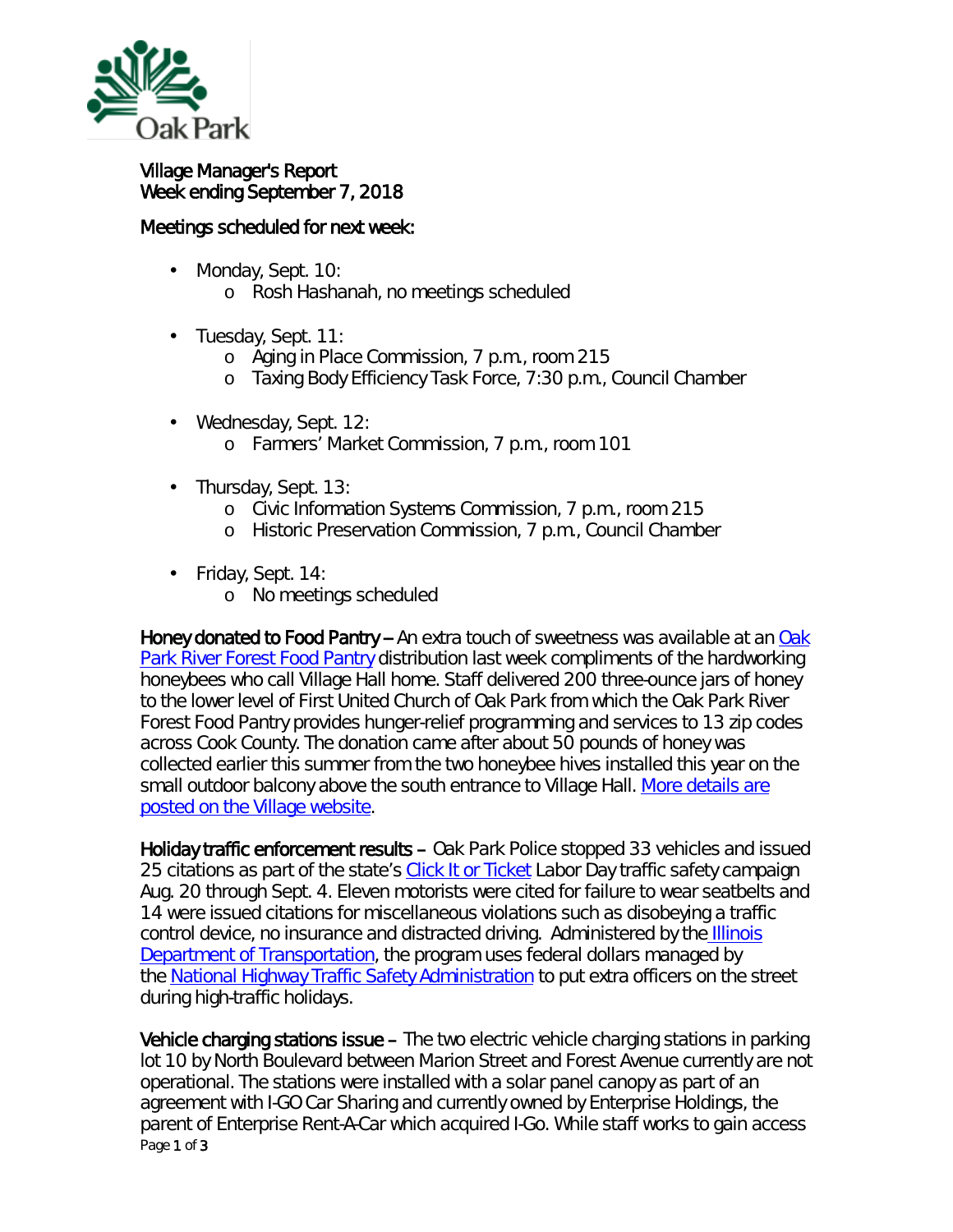to the electrical infrastructure and resolve any issues, signs have been posted to direct potential users to the charging stations in the Holley Court and Avenue garages. Village staff is involved because Enterprise has failed to respond to the repair needs.

South Marion demolition update – At its Aug. 30 meeting, the Historic Preservation Commission denied a Certificate of Appropriateness application to demolish a commercially used residential structure and replace it with a condominium building within the Ridgeland/Oak Park Historic District at 224 S. Marion St. As allowed under Village Code, the applicant has appealed the decision to the Village Board, which has 45 days from the Sept. 4 appeal to rule. The Village Board can affirm, reverse or modify the decision of the Historic Preservation Commission. If the Board chooses to take no action within the allotted time, the appeal will be considered denied and the Commission's decision will stand. The application, exhibits and Commission resolution have been posted online – [just click here to review.](http://www.oak-park.us/sites/default/files/456678891/2018-08-30-224-s-marion-coa-documents.pdf) In addition, the recording of the Aug. 30 Plan Commission meeting is available for viewing at [www.oak-park.us/commissiontv.](http://www.oak-park.us/commissiontv)

Rush Hospital update – Sewer work related to the Rush Hospital expansion is expected to limit traffic next week on Madison Street east of Harlem Avenue to one lane in each direction for about four days. The traffic disruption will be limited to work hours, with full traffic flow restored at the end of each work day. Adjacent businesses and residences have been alerted to the possible impacts, including no parking on the north side of Madison Street to Wisconsin Avenue.

Eleven 33 development update – Removal of the towner crane at the Eleven 33 development on South Boulevard scheduled for last week was delayed by weather. Crews are scheduled to try again next week. The work will require closing Maple Avenue south of the site to Pleasant Street. Work currently is scheduled for Sept. 12 – 14. Plans are to start streetscape construction on South Boulevard on Sept. 17. Streetscape work will begin at Harlem Avenue and move east to Marion Street.

Boulevards project update – The intersection of South Boulevard and Clinton Avenue is closed to traffic for excavation of a shaft for a new sewer connection, as well as additional boring and restoration activities. The intersection is expected to remain closed for about two weeks. Boring for a new sewer main beneath the Clinton Avenue viaduct between South and North boulevards was expected to be completed this week. South Boulevard traffic continues to be rerouted at Kenilworth Avenue to Randolph Street between Kenilworth and Home avenues, with local access to properties and parking available via temporary two-way traffic on either side of the Clinton Avenue intersection. Restoration continued on North Boulevard around areas where new curbs, gutters, sidewalks and driveway entrances have been installed. Although North Boulevard remains closed during work hours at Clinton Avenue, access to private driveways has been retained. Installation of catch basins was expected to begin this week on South Boulevard between Home Avenue and Marion Street. No street closures are required for this work, but some pay-by-space street parking will be lost during construction. Periodic notifications and project schedule changes are posted online at [www.oak-park.us/boulevards.](http://www.oak-park.us/boulevards)

Page 2 of 3 Street resurfacing and repairs – Pavement removal is expected to begin next week for the four blocks of streets to be resurfaced, six blocks of streets to be